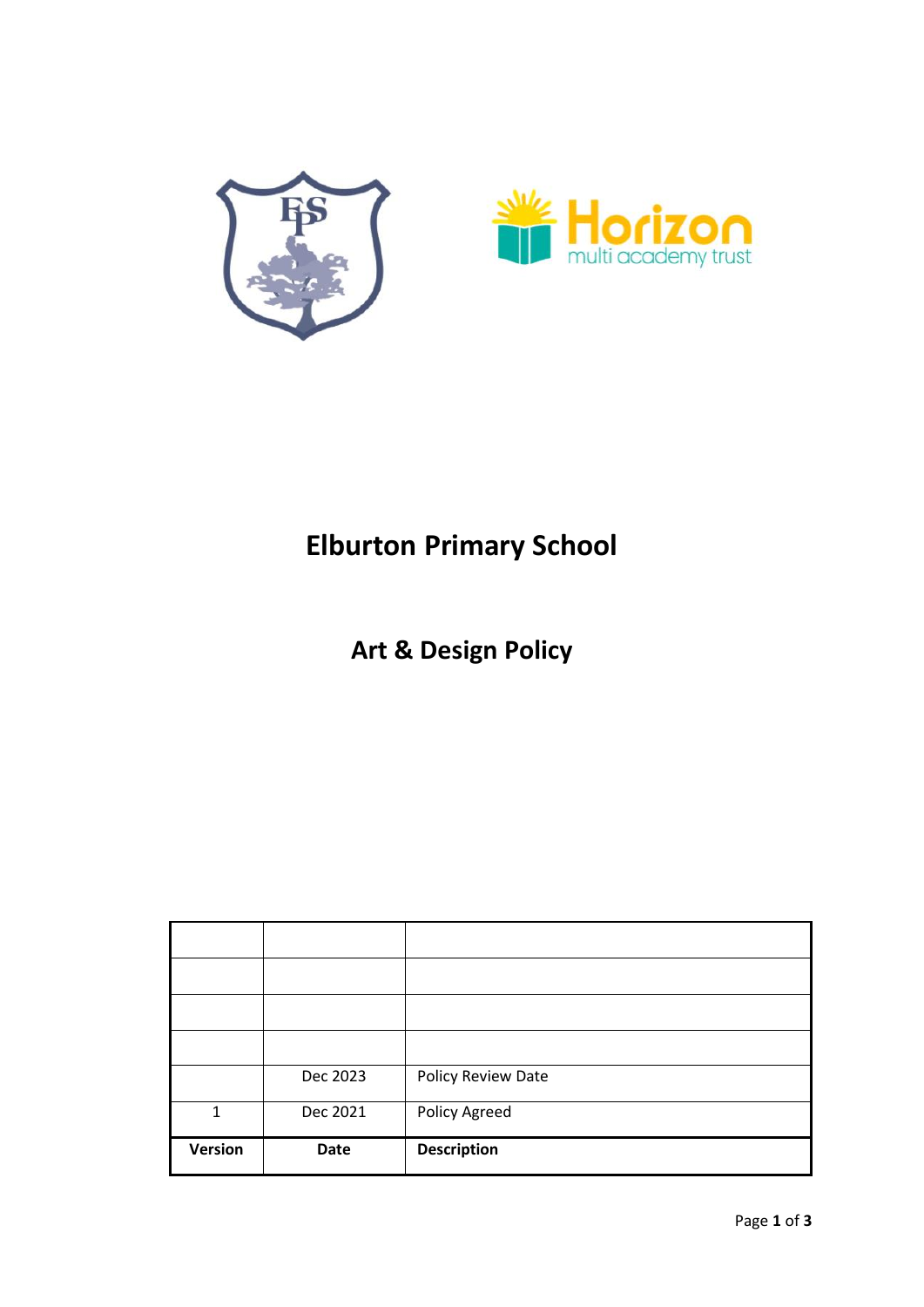## **1. Curriculum Statement - Art**

#### **Intent**

The school believes that art is a vital part of children's education and has a significant and valuable role in the taught curriculum, as well as the enrichment opportunities we offer our pupils. The art curriculum will develop children's critical abilities and understanding of their own and others' cultural heritages through studying a diverse range of male and female artists. Children will develop their understanding of the visual language of art with effective teaching and considered sequences of lessons and experiences. Understanding of the visual elements of art and design (line, tone, texture, colour, pattern, shape, 3D form) will be developed by providing a curriculum which will enable children to reach their full potential.

#### **Implementation**

The skills and knowledge that children will develop throughout each art topic are mapped across each year group and throughout the school to ensure progression. The emphasis on knowledge ensures that children understand the context of the artwork, as well as the artists that they are learning about and being inspired by. This enables links to other curriculum areas, including humanities, with children developing a considerable knowledge of individual artists as well as individual works and art movements. A similar focus on skills means that children are given opportunities to express their creative imagination, as well as practise and develop mastery in the key processes of art: drawing, painting, printing, textiles and sculpture. The school's high quality art curriculum is supported through the availability of a wide range of quality resources, which are used to support children's confidence in the use of different media.

#### **Impact**

Classroom displays reflect the children's sense of pride in their artwork and this is also demonstrated by creative outcomes across the wider curriculum. The school environment also celebrates children's achievements in art and demonstrates the subject's high status in the school, with outcomes, including sculptures, enhancing the outdoor as well as indoor environment. The Art curriculum at Elburton contributes to children's personal development in creativity, independence, judgement and selfreflection.

#### **2. Teaching and Learning**

Children will experience an exciting and varied, art curriculum which develops their knowledge and skills. All children, across the school, will have the opportunity to develop: ideas and creativity, skills and mastery of processes and knowledge of art and cultures.

Teachers will ensure their classroom is a visually stimulating and creative environment, which celebrate the process of learning, practising and developing skills in art lessons. Links will be made across the curriculum, where possible and appropriate, to enrich and extend the teaching of other subjects.

#### **3. Monitoring**

Each child has an art sketchbook which serves as a cumulative record of their work and is passed on to the next teacher at the end of each year. Samples of children's work are also collected. Monitoring takes place regularly through sampling children's work, teacher planning and lesson observations.